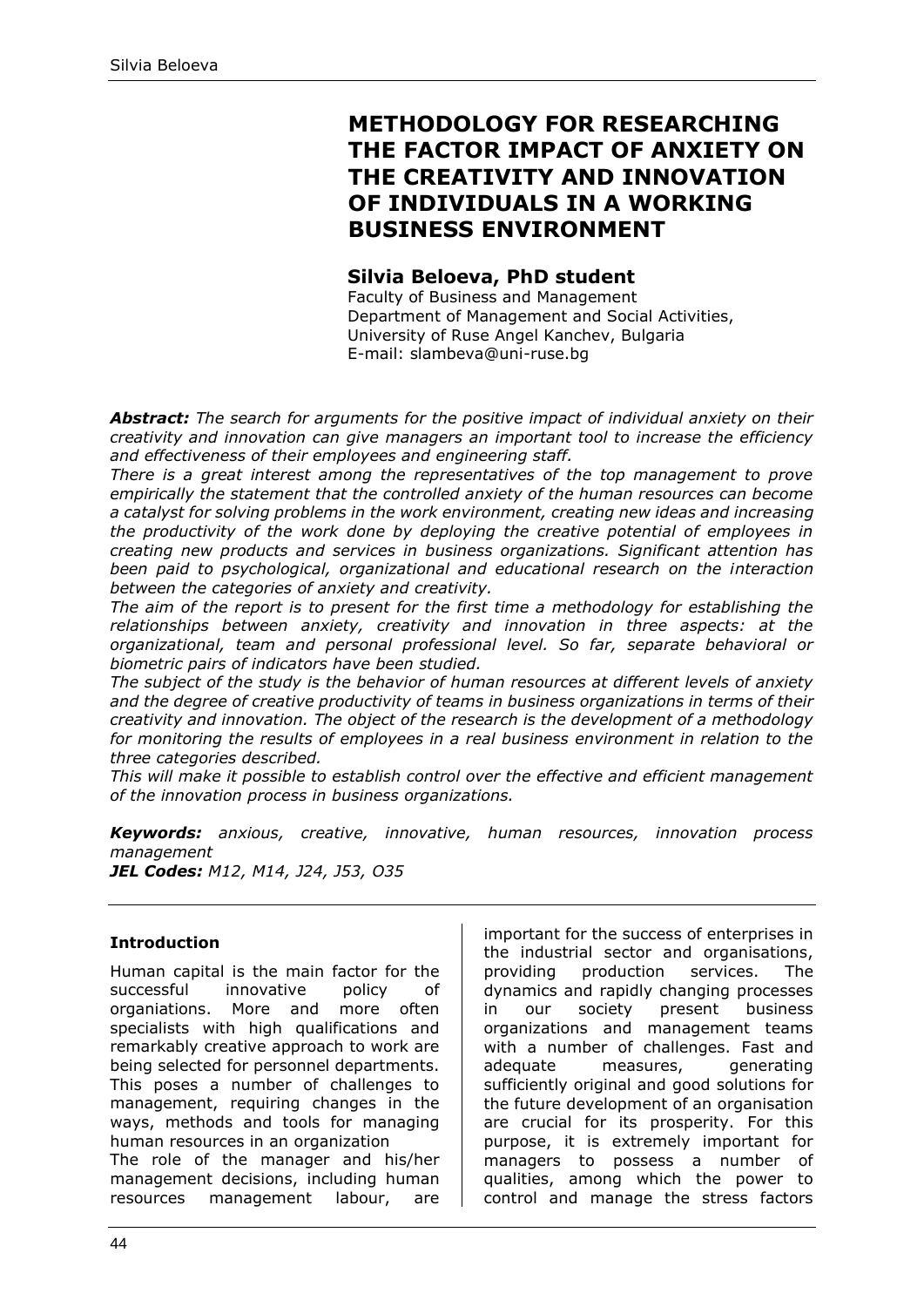from the external environment and at the work place and the pursuit of more creativity, which will help to solve the problems through non-standard methods in order to stand out from the status quo. Anxiety in an organisational environment is a common problem and is perceived as an unfavourable phenomenon, since for a large part of society it is just and only a feeling of uncertainty and dissatisfaction. In this regard, devising research methodology for the impact of anxiety on individuals and human resources groups, as well as identifying changes in their creativity and innovation by introducing controlled anxiety as a way of dealing with stress, can provide managers with an important tool for increasing the efficiency of the work of their employees, in the context of the two factors defined.

# **EXPOSITION**

#### **1. Arguments for the existence of a link between controlled anxiety as a way of dealing with stress, on one hand, and creativity and innovation as factors for improving the human resources in an organisational environment, on the other**

According to Csikszentmihalyi, "creativity is a central source of meaning in our lives." As one of the first researchers in positive psychology, he has dedicated his life to studying experiences, which make people really happy. In his research he has found that when we are doing creative activities, we feel we are living a fuller life than in the remaining part of our existence (Yanakiev, 2016). One of the theses of the Nobel Prize laureate Nils Bohr was that if you keep the opposites together, your thought does not accelerate but stops altogether, and the mind begins to work on a new level. Pausing the thought process allows the intellect behind them to create new forms (Vasileva, 2017).

Conducted research contributes tom the claim that there exists a relationship between creativity and science, anfd therefore, creativity requires a thought process, directed towards a specific content, some essential questions (Vasileva, 2017). Creativity suggest creating something new (Stamatov, 2015), while intelligence is the ability to acquire knowledge and use it to generate

new ideas and products. The process of creativity is part of the human intellect. Therefore, the two aspects of human intellect are closely related. Creative intelligence is the process, in which new ideas are generated to help with the solution of problems through nonstandard methods in the organisation or in private life, in order to stand out from the crowd. At the same time, implementing the creative ideas in practice in the form of products or applications is considered innovation. Creative thinking helps the business organization obtain more products, which will defeat the competition and make the company dominant in the market, creative and innovative (Issa, 2010).

Stereotypes, entrenched bad habits, convergent thinking, fear of being different, neophobia and social conformism can be identified as the largest limitations for creativity. Due to this fact, the allegation has been made that creative personalities are a counterweight of the status quo (Vasileva, 2017). A number of publications of prof. Mihalyi Csikszentmihalyi and his followers in the field of psychology show that the process of discovery has emerged as one of the most attractive activities, engaging people's attention and efforts. The professor's observations contribute to the understanding that creative personalities differ from the others in that they like the activities they are engaged in, whether or not the result of their efforts will bring them fame and money (Yanakiev, 2016). According to J. Petrova (2015), creativity is the emanation of personal development and an expression of cultivated positive energy. It is not characterized by the element of "unification", as it specifies the individual features of the subjects, as well as contributes to overcoming the doubts about one's own qualities and leads to selfrespect and self-improvement (Petrova, 2015) .

In his research works, I. Bozhkov justifies the conclusions he has reached with the generalizations of Arthur Kropliy, distinguishing several main fields, in which research on creativity and the concept of creatrivity, respectively, has been conducted. These are, namely, the relations creativity - intelligence; creativity - madness; creativity – problem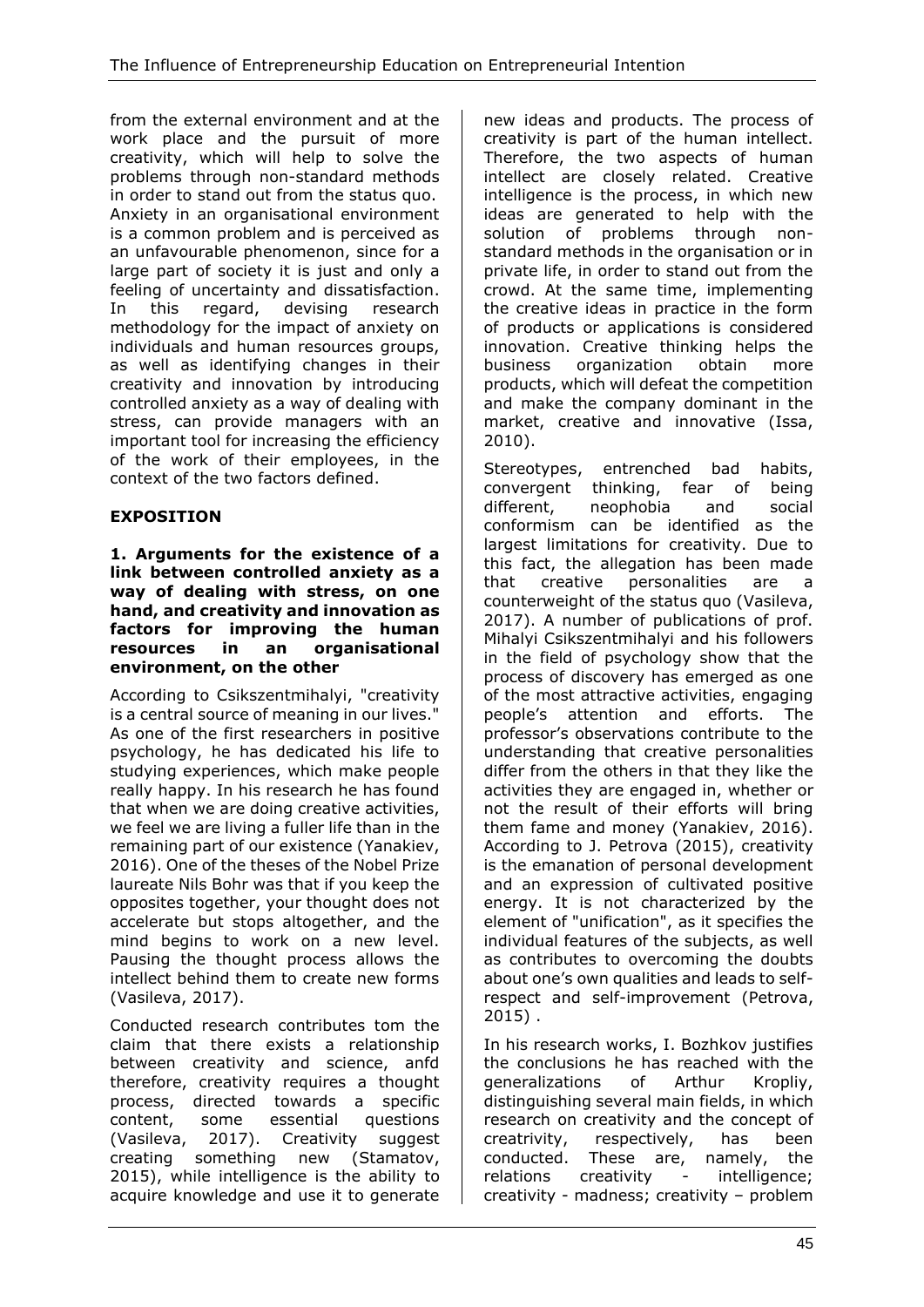solving; creativity - creative personalities; creativity as a social phenomenon and the necessity of social validation (Bozhkov, 2016).

Our contemporary world faces a number of global challenges of financial, social and environmental nature, which provokes the topic of professional stress and its consequences to become extremely relevant worldwide and to be increasingly put on the agenda of human resource management.

Researchers Rashid and Archer characterise stress as "the impact or tension that a particular situation, event or relationship has on a person, specific situation or events and relationships". (Rashid & Archer, 1983). From the point of view of business organizations, stressful situations for the manager can be expressed in failure in planned sales, deterioration of relations between individuals and groups of human resources, as well as misunderstandings between workers - manager, or difficulties in overcoming problematic situations of various kinds. The problems that managers may encounter are different and innumerable, and in the specialized literature they are called "stressors". Many researchers have been trying to prove that these influences can be both positive and negative. According to Selye, stress is inevitable in our daily routine or in the organisation's activities, and it is not always negative – it can also have a "mobilising effect" (Selye, 1982), but only if it is within the limits tolerated by the individual, add (Ruskova and Ruseva, 2019), i. e. stress and its manifestations represent the energy that makes people take the necessary actions to fulfil their goals and. From the point of view of management, when the manager has a sense of control over the situation, the stress may be a motivating rather than threatening factor and it can become a stimulator for making creative decisions, which would be exceptionally successful for the organisations from the industrial and tertiary economic sectors.

A number of psychologists and researchers define stress as a synonym of anxiety. For the purpose of research, it is important to clarify that we distinguish between the two concepts and do not consider them the same. We accept and shre Rolo May's claims that anxiety is the way stress is pereceived and interprreted. Stress is "the intermediate station on the way to anxiety", therefore, anxiety is the way we cope with stress. The stress factors from the environment reflect largely on the activities and productivity of the organisation through the projection of "anxiety" (Tsvetanova, 2010). The research interest in this phenomenon is related to the American psychologist Rolo May. According to him, "anxiety" can be used as a stimulus for enhancing our own awareness, vigilance and desire for life (May, 2018). May claims that normal anxiety can be seen as the body's ability to respond to various threats. (May, 2018). Whereas E. Born (2021) anxiety is perceived as a natural reaction to an alleged or real threat. K. Ganev defines anxiety as adaptive (normal). In his view, in its non-pathological versions, the manifestation of anxiety can perform an important adaptive function for individuals. Adaptive, or normal anxiety is characterised by several features: (1) one tolerates it relatively easily; (2) it does not have a serious presence in one's daily life; (3) its intensity can be controlled; (4) there are few bodily signs of anxiety. (Ganev, 2006). Significant attention has been paid to psychological, organizational and educational research on the interaction between the categories of anxiety and creativity. Among the researchers of the relationship between stress (including anxiety) and creativity are Byron, K., Nazarian and D., Khazanchi (2010). They conduct meta analysis of 76 experimental studies (including 82 independent samples). Its purpose is to clarify this relationship and to identify the factors, which can explain the differences (Byron, Nazarian, Khazanchi, 2010).

The representatives of the top management are really interested in proving empirically the claim that the controlled anxiety when managing human resources can become a catalyst for solving problems in the work environment. In this respect, creating methods for studying the influence of anxiety on the individuals and groups of human resources and identifying the changes in theircreativity and innovativeness with the introduction of controlled anxiety as a way of dealing with stress can provide the managers with a key tool for enhancing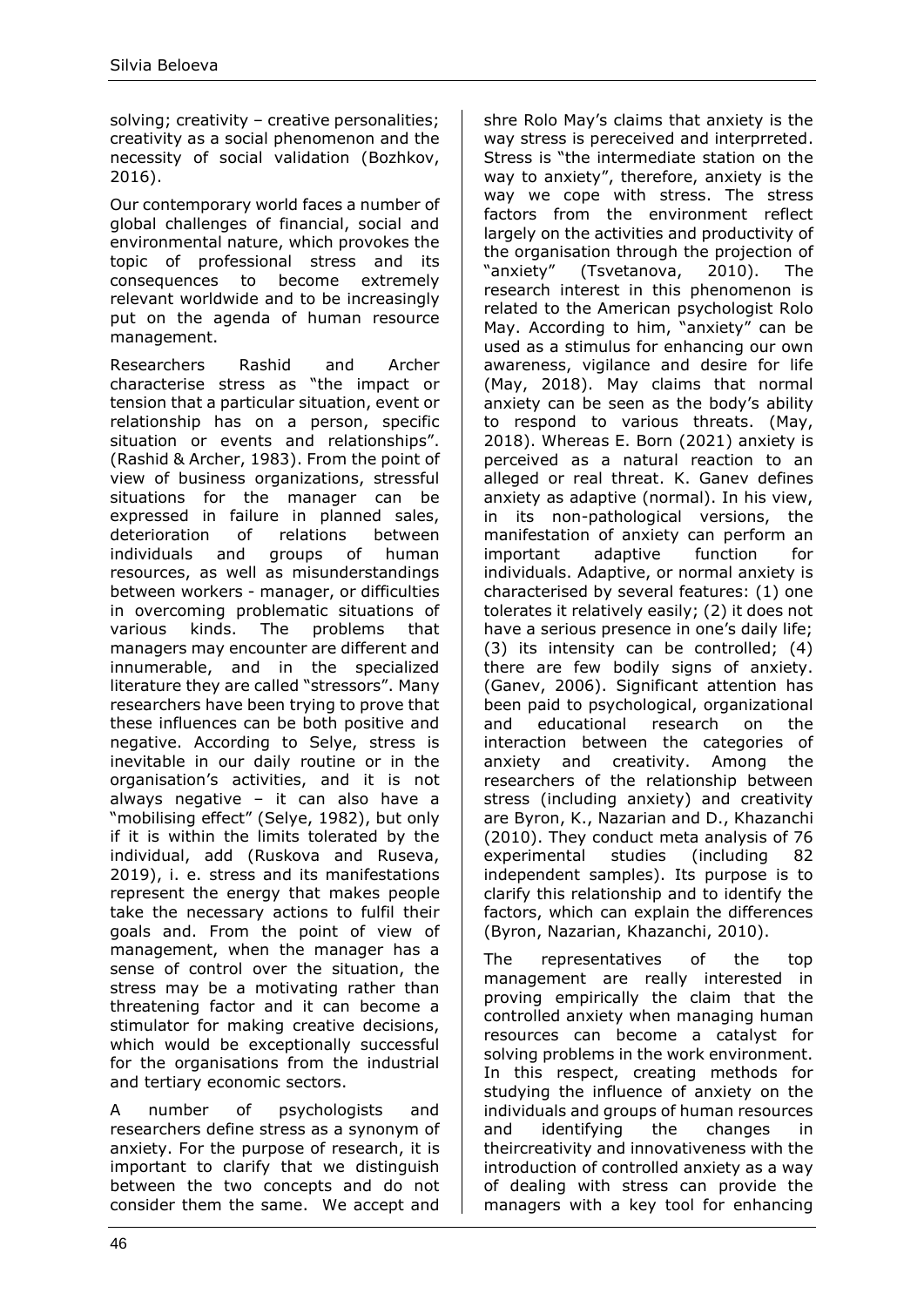the the efficiency of the work of their employees in the organization, in the context of the two factors defined .

#### **2. Methods for studying the influence of anxiety on the individuals and groups of human resources and identifying the changes in theircreativity and innovativeness with the introduction of controlled anxiety as a way of dealing with stress.**

In the scientific literature, considerable attention is paid to psychological, organizational and educational research on the interaction between the categories of anxiety and creativity. The search for arguments and evidence of the impact on the productivity and efficiency of human resources, groups and individuals through the inclusion of controlled anxiety as a tool to deal with stress at work in the industrial enterprises and organizations in the field of industrial services operating in industrial and tertiary economic sectors is an unexplored problem. For the first time, an attempt is made to analyze the relationship between the parameters of controlled anxiety as a way to deal with stress in the workplace, on one hand, and the creativity and innovation of individuals and groups, on the other, in order to provide a tool for the top management of the industrial enterprise and / or organization in the field of production services for managing social innovation with importance for increasing the productivity and efficiency of human resources.

## **2.1. Restrictive conditions of the study**

- The studied set of focus groups and individuals is located on the territory of Bulgaria;

- Of the tertiary economic sector, we consider only the industries - education, science, and communications.

- The participants belong to the following groups: students participating in the acquisition of specialized training in the second stage of high school and obtaining high quality knowledge and skills in the field of information technology, STEM and entrepreneurship; students in business and technical specialties at the bachelor's level; PhD students in higher education in social, economic and legal sciences; technical and ICT professional fields; fulltime teachers in technical and nontechnical faculties of universities and various professional fields of higher education: information and telecommunication production services and creative industries (television).

- The representatives of the industrial economic sector are assemblers from the automotive industry;

The social experiment is conducted in a limited temporal plan - the last day of the working week for the given focus group and within 3 hours - 1st phase 45 minutes and 2nd phase - shortening the work process of filling out the questionnaires by ½ from the initial time as a stress factor;

The focus group consists of 15 participants - at the upper limit of the recommended sizes;

- The anonymity of the participants and their organizations is preserved; the respondents participate with a number written on the bracelet of the watch with the biometric indicators;

- The surveyed organizations are typical representatives of the field in which they operate and have had a long-term presence in it;

- The business representatives have a staff of 50 to 249 and over 250 people, which according to this criterion classifies them as medium and large enterprises;

- There are no representatives of trade and commercial organisations;

- The interest of the managers of the organizations voluntarily participating in the experiment to provide expert assessments after processing the statistical results and the description of the hypotheses was stated;

- When conducting a social experiment, we limit ourselves to examining "controlled anxiety" only in the workplace;

- In the current development, "controlled anxiety" will be perceived as a way to deal with stress / the magnitude of a stressor.

#### **2.2. Methodological framework of the research**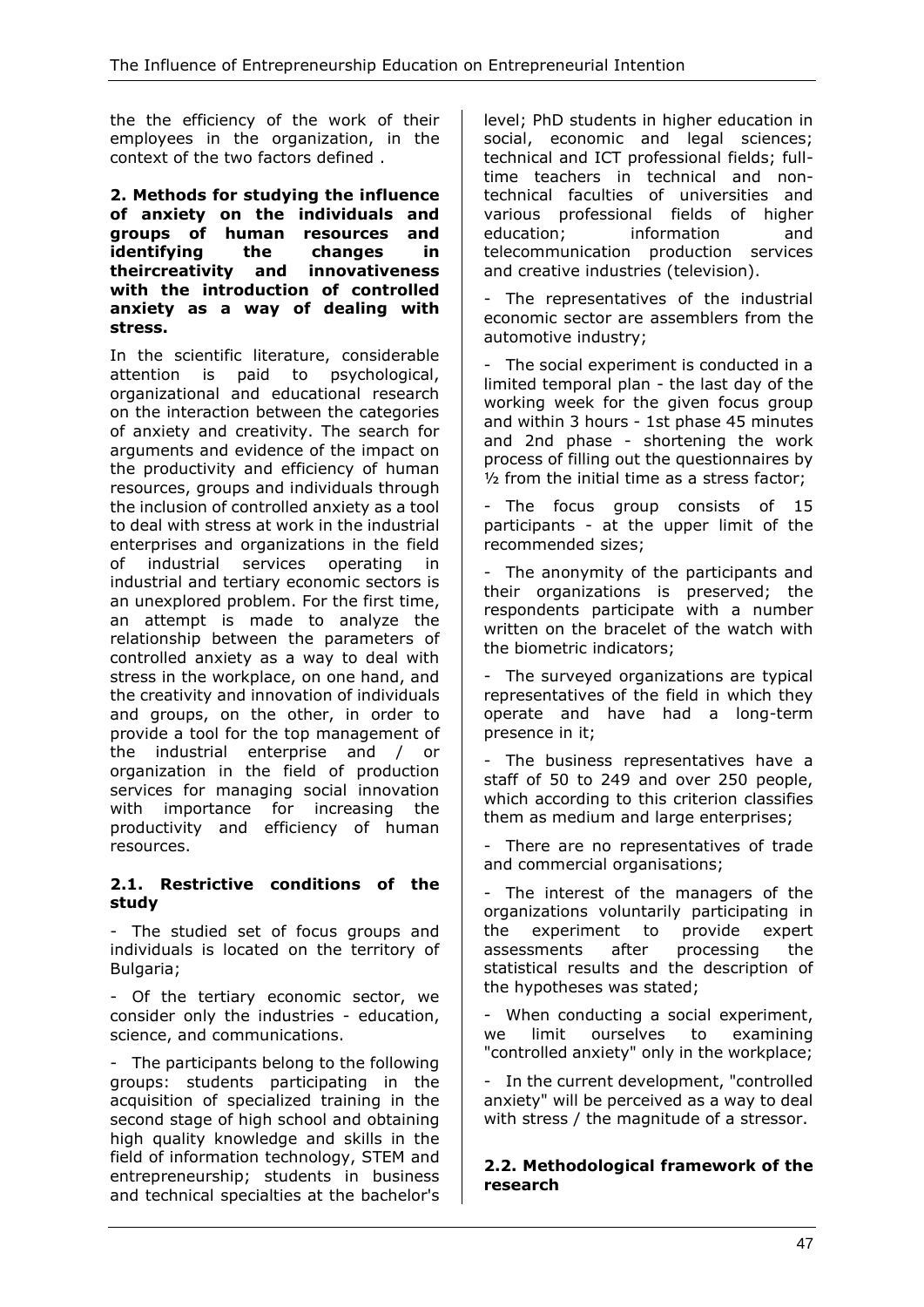The interaction and correlations between the factors anxiety, creativity and innovation are analyzed at the organizational, team and personal professional level. The research is implemented in two stages – pilot and real. After the pilot study the final version of a four-step questionnaire, based on the Mensa tests, has been formulated

The survey, which is based on the tests for: anxiety, creativity, intelligence and creative intelligence of Mensa, developed by the team of Prof. Robert Alan, is a social experiment to establish the basic level of innovation and creativity in a normal work environment and subsequent repetition of the test in a stressor environment.

In parallel with the main study, a study of biometric parameters is conducted in the experimental part is. It is carried out using fifteen Huawei Band 6 bracelets (Fig. 1), which have a rich set of sensors, including these for measuring blood pressure, heart rate, position in space, etc.





Fig. 1. Huawei Band 6 smart bracelets in their two main color variants - Sakura Pink (left) and Graphite Black (right)

For the implementation of each of the experimental studies an algorithm has

been developed and followed, which consists of six individual phases (Fig. 2)



Fig. 2. Algorithm for conducting a biometric study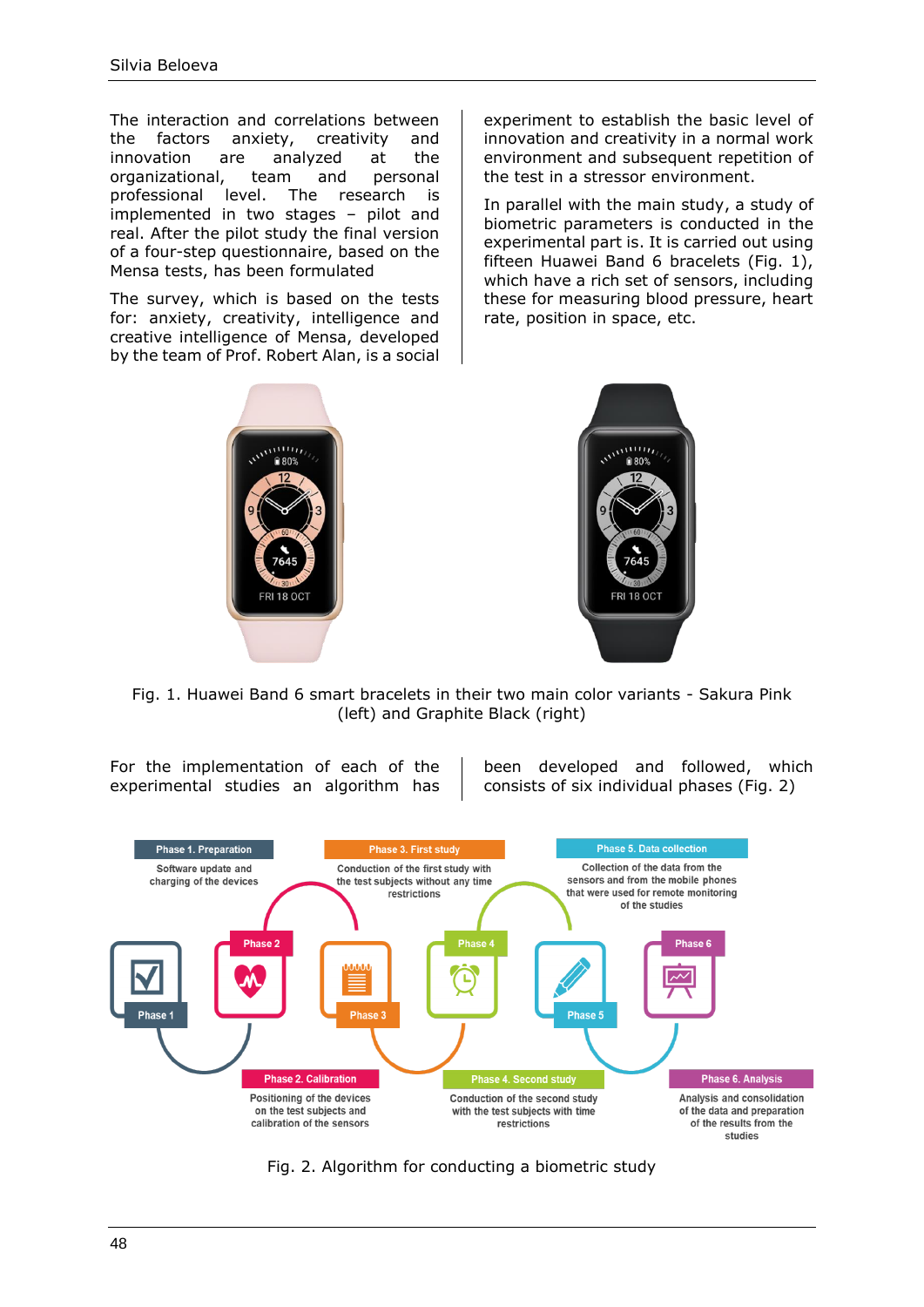The social experiment is conducted in a limited temporal plan - the last day of the working week for the given focus group and within 3 hours in two stages: first stage - 45 minutes for filling in the survey and second stage – cutting the work process of filling in the surveys by ½ of the initial time as a stressor. The survey is conducted in two different work situations – in a normal working environment (situation A) and in an environment with a stressor (situation B). The initial completion of the questionnaires is set for 45 minutes, and during the second stage, the test is retaken, but this time with a time constraint. This constraint equals half the time for conducting the initial survey. In this way, participants are put in a stressor environment and the behaviour of human resources at various levels of anxiety, as well as the degree of creative productivity of the teams and individuals in the business organisations in terms of their creativity and innovativeness are studied. Before the participants start filling in the questionnaire, the devices need to ne calibrated. After the successful placement and calibration of the device for each participant, we can move on to the next two phases, which represent the essence of the experimental study. In Phase 3 of the biometric survey, all participants are given the opportunity to complete the questionnaires in a normal work environment. For each of the subjects, the time indices for starting and passing the test are recorded. During the completion of the test, three manual measurements of the stress level are performed, as well as regular automatic measurements, which the device performs autonomously at a time interval of 30 minutes. After the completion of the initial examination, the test subjects are

required to retake the test, but already with a time limit, ie. in a stressful environment.

## **2.3. Purpose and subject of the research**

The purpose of the experimental research is to study the influence of anxiety on the individuals and groups of human resources and to identify their creativity and innovativeness when controlled anxiety has been introduced as a way of dealing with stress.

The subject of the research is the behaviour of human resources at different levels of anxiety and the degree of creative productivity of the teams and individuals in the business organisations in terms of their creativity and innovativeness. Fig. 3 presents a conceptual framework of the social experiment.

## **2.4. Determining the general population and the sample size**

The experimental study included seven focus groups, each of which consisted of 15 respondents who had voluntarily agreed to participate in the study. The data that will be entered and analyzed are for a total of 105 respondents.

Representatives of organizations from the secondary (automotive) and tertiary economic sectors (including education, science, and communications) in their work environment take part in the experiment.: High school students (U); University students (S); PhD students (D); Academic staff (AS); Creative industries group (CI); Robotic Systems group (RS); Mashine-building group (М).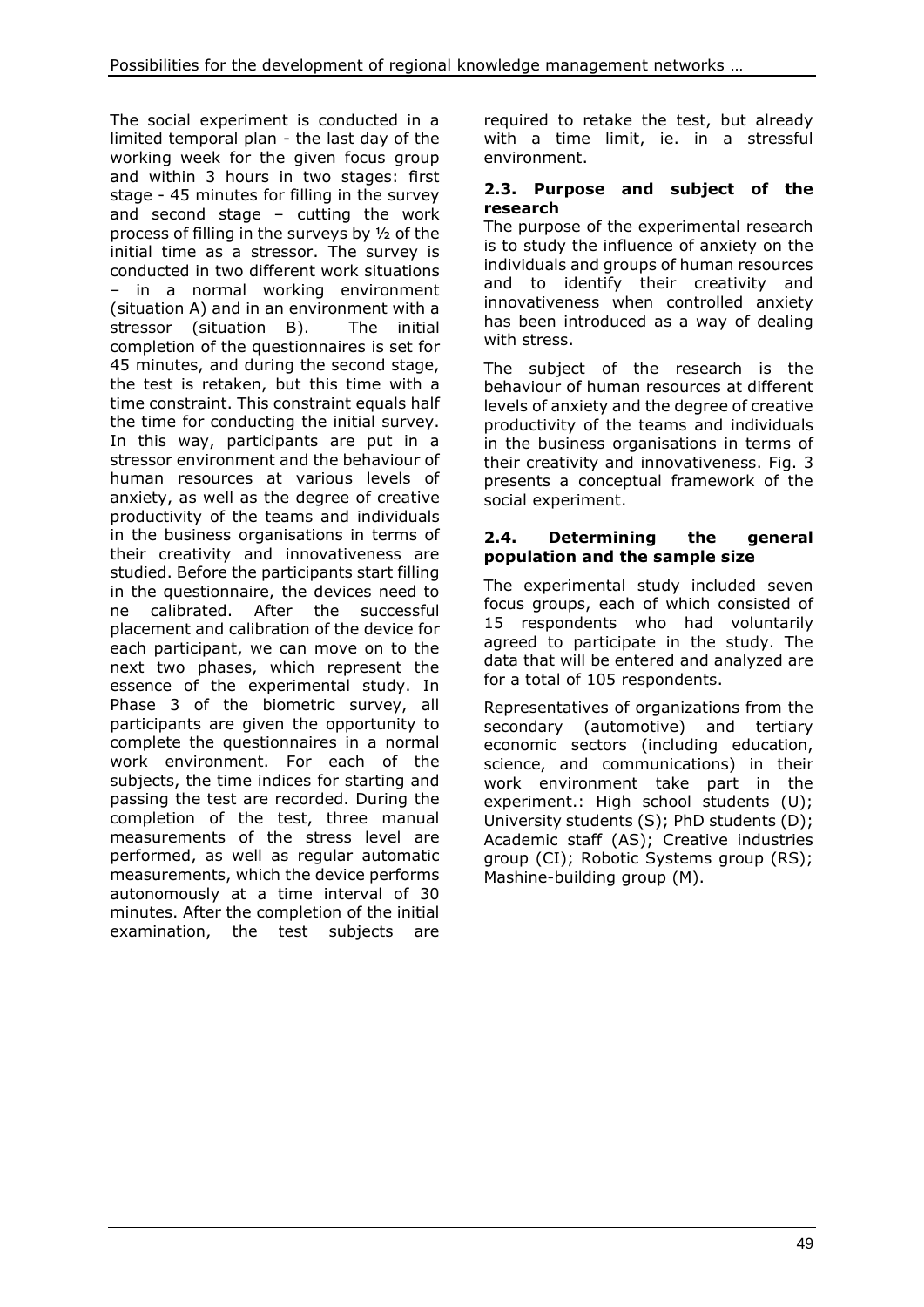

Fig. 3 A conceptual framework of the social experiment

## **2.5. Methods of research used**

A combination of qualitative and quantitative research methods has been applied during the implementation.

#### **Qualitative research methods**

- *Office research:* analysis of scientific applied literature and of previous studies in the field.

- *А survey* through which the participants report their states on the respective scales. The questionnaire consists of four tests: for anxiety, creativity and intelligence of Mensa, developed by prof. Tobert Allen's team (Allen, R., E. Fulton, H. Gale, K. Scat, 2017). Parallel to the main survey through tests a biometric test is implemented with the help of 15 Smart bracelets (Huawei Band 6) supporting the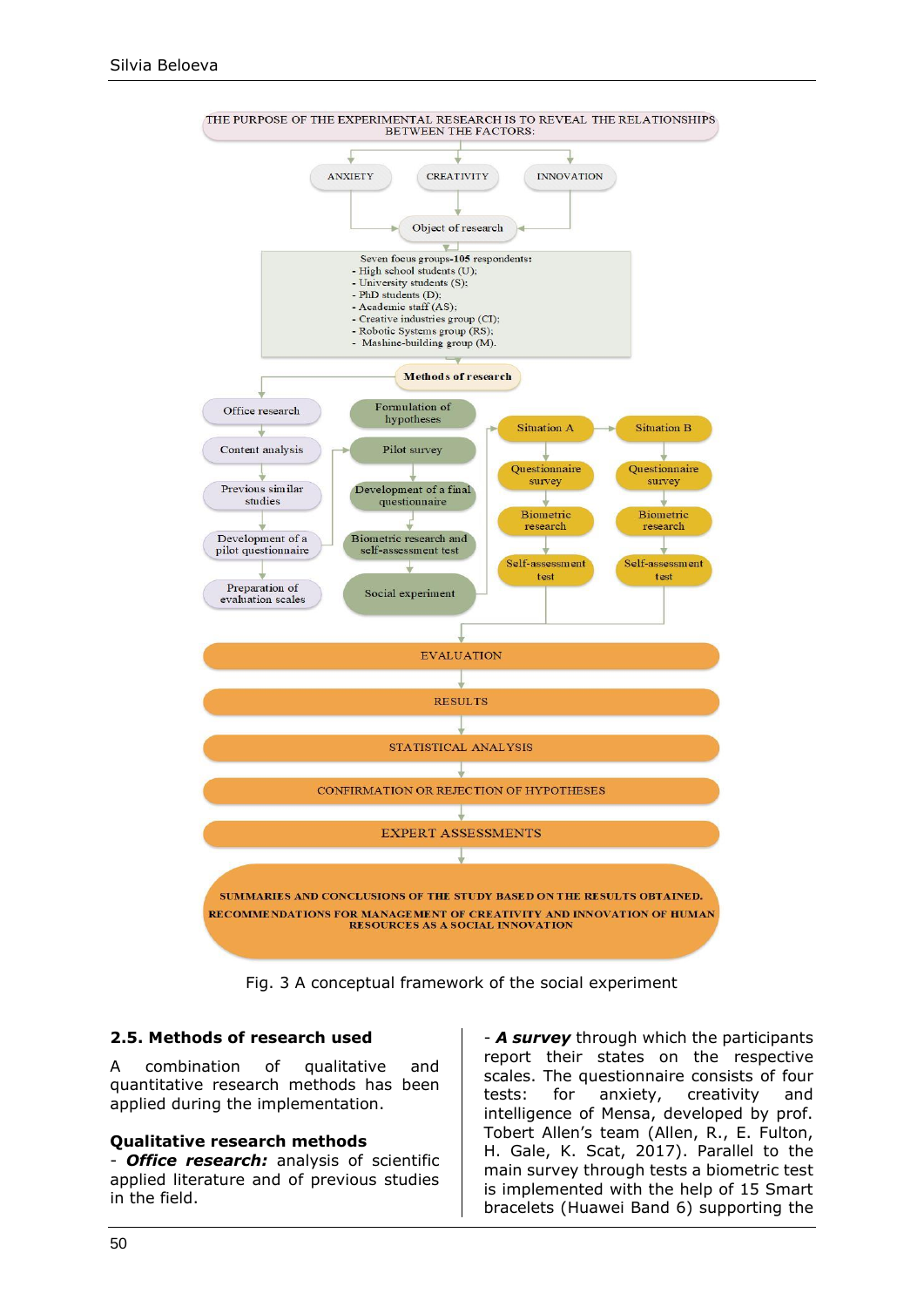application *Health* for measuring the factors *Stress* and *Pulse* according to the source technology certified by the Institute of Psychology at the Chinese Academy of Sciences.

*The anxiety test* includes 25 closed questions, aiming to show the level of anxiety of the participant at that moment, according to his/her self-evaluaton. The maximum number of points to be achieved on the test is 75. It contains questions, asking how we manage to control stressful situations in our daily lives, whether at work or in the family – for example:

- "You are facing numerous problems at work. What would you do?";

- "You are on your way to a business meeting but you get stuck in traffic. What would you do?";

*The creativity test* includes 10 questions. As with the anxiety test, participants have the right to mark one of three possible answers, the one that best suits their nature, and to determine what their creative ability is. The maximumtotal on the evaluation scale is 20 points. The high results show significant levels of creative and original thinking, inherent in talented people. These qualities imply an increased ability to make creative decisions, which would be extremelysuccessful for the future development of the organisation, with the management of social innovations. The test contains questions of the type:

- " During any daily routine - whether preparing a dish, following a recipe or making an object, how does the lack of one of the materials affect you?"

- " An idea comes to mind that makes you wonder how it is possible that no one has ever thought about it. What would you do?"

*The intelligence test* comprises 30 mathematical and logical questios. The questions included allow the participants to discover which their strengths and weaknesses are, whether they have better numerical than linguistic skills, or that their ability to work with shapes (visualspacial intelligence) is their strongest trait.

<sup>1</sup>SPSS,Verssion 19, лицензирана версия на РУ "Ангел Кънчев".

*The test on creative intelligence is one open question – a bucket test.* In this experiment all good, useful and original answers are evaluated. The usefulness of the answers given can can tell us whether the participant's unique thought processes are the result of rational or irrational thinking. The maximum number of points on the evaluation scale is 50. It determines whether the tested individual possesses high, god, fair or low creative intelligence.

*- The neuroeconomic test – practical testing and distributed practice* – biometric study of the parameters Stress and Pulse, using 15 Smart bracelets (Huawei Band 6) supporting the application Health for measuring the factors *Stress* and *Pulse* according to the source technology certified by the Institute of Psychology at the Chinese Academy of Sciences.

**-** *Social experiment* **–** conducted with 7 focus groups of representatives of industry and service organisations.

**-** *Expert evaluation method:* as an additional condition for final confirmation or rejection of the formulated hypotheses and sub-hypotheses after processing of the statistical results the method of expert assessments is used**.**

## **Quantitative research method**

- The method involves the implementation of Statistical Program for the Social Sciences  $SPSS<sup>1</sup>$  for statistical analysis and reliable processing of the data collected. The data from the pilot and the real research are entered by the PhD student, conducting the research and are analysed with the help of an application for statistical analysis of data SPSS v19. The following analyses are applied: variation analysis; graphic analysis; comparative analysis; correlation analysis and regression analysis.

The approbation of the methods through conducting a scientific experiment in the form of social innovation could provide managers with a key tool for enhancing the productivity and rfficiency of human resources labour, groups and individuals at their workplace in specific enterprises from the industrial and the tertiary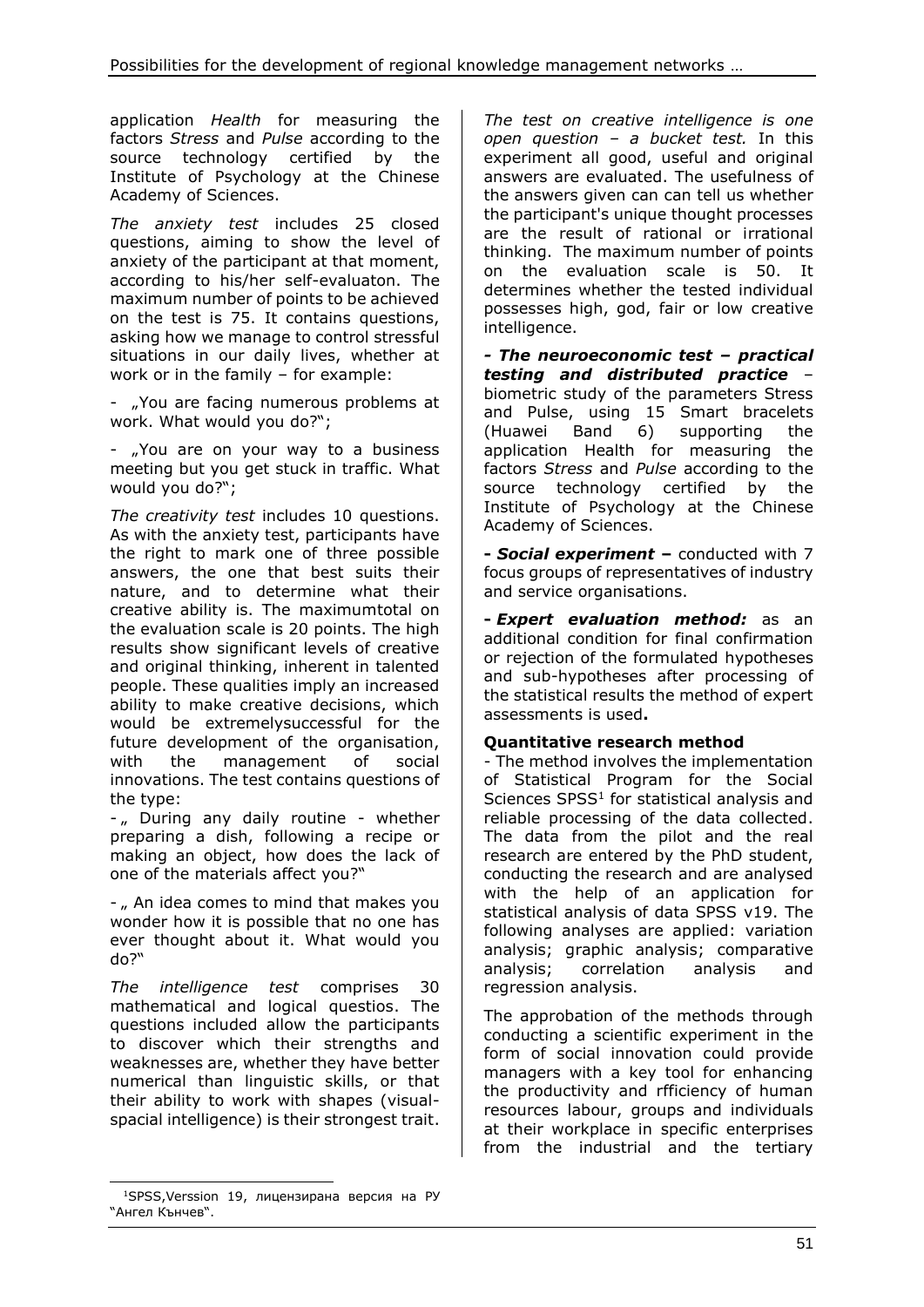economic sectors in the context of the two factors defined. The scientific hypotheses of the research are based on the interrelation between these factors, and we formulate eight main research claims, which have seven sub-hypotheses each, for the seven target groups studied.

Hypothesis H1: Controlled anxiety as a way to deal with stress affects the creativity of human resources in the organizations studied, measured by biometrics in a normal work environment.

Hypothesis H2: Controlled anxiety as a way to deal with stress affects the creativity of human resources in the organizations studied, established through self-esteem in a normal work environment.

Hypothesis H3: Controlled anxiety as a way to deal with stress affects the creativity of human resources in the organizations studied, measured by biometrics in a stressor environment.

Hypothesis H4: Controlled anxiety as a way to deal with stress affects the creativity of human resources in the organizations studied, measured by selfevaluation in a stressor environment.

Hypothesis H5: Controlled anxiety as a way to deal with stress affects the innovation of human resources in the organizations studied, measured by biometrics in a normal work environment.

Hypothesis H6: Controlled anxiety as a way to deal with stress affects the innovation of human resources in the organizations studied, measured by selfevaluation in a normal work environment.

Hypothesis H7: Controlled anxiety as a way to deal with stress affects the innovation of human resources in the organizations studied, measured by biometrics in a stressor environment.

Hypothesis H8: Controlled anxiety as a way to deal with stress affects the innovation of human resources in the organizations studied, measured by selfevaluation in a stressor environment.

# **CONCLUSIONS**

The information presented in the exposition of this study gives grounds to draw the following main summaries and conclusions:

The development and implementation of a comprehensive three-part selfassessment checklist and a parallel biometric study to objectively assess controlled anxiety and its impact on enhancing managerial creativity and organizational innovation will enrich our understanding of whether this factor influences creativity and organizational innovation and whether it can expand the areas of its practical applicability in the development of industrial business organizations;

The analysis of the correlations between the independent variable *controlled anxiety* as a way to deal with stress in the workplace, on one hand, and the dependent variables *creativity and innovation* of individuals and groups, on the other, allows the development of a methodology to detect movement at the levels of the dependent variables studied in a positive / negative direction and hence, the determination of the productivity and efficiency of the employees in a given organization from the production sphere or that of the services.

By using the methodology, stressors can be applied to increase the productivity of staff, especially in the field of creative industries and services. Implementing the methodology of controlled anxiety by the top management of the organizations studied leads to successful management of social innovation with importance for increasing the productivity and efficiency of human resources in terms of their creativity and innovation.

The implementation of a social experiment with 105 respondents in 7 focus groups tested in a normal work environment and in a stressful environment is a way to test a variety of hypotheses and evaluate options with different extended sets of roles, through which they legitimize the beneficiaries of innovative projects to function not only as users of project support for industrial growth and innovation, but also as project actors and resources to increase organizational innovation and competitiveness.

The scientific hypotheses of the research are based on the interrelation between the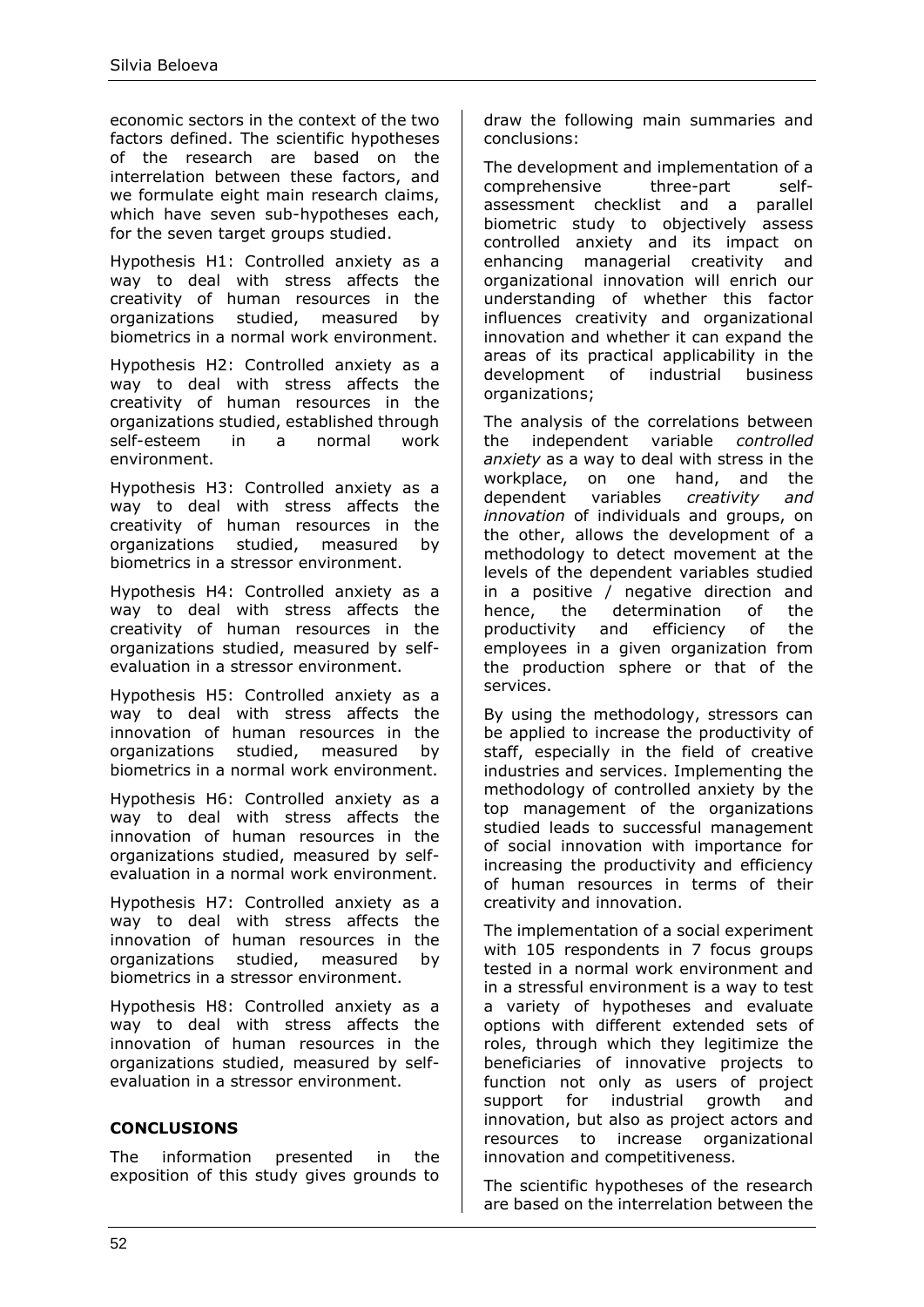studied factors: controlled anxiety, creativity and innovation. Affirming or rejecting the impact of controlled anxiety as a way to deal with stress on the creativity and innovativeness of human resources in the work environment, will increase the subjective readiness of the managers of the industrial organizations for multifaceted cooperation with the specialists in R&D projects and will predetermine their higher individual motivation and that of the project team members for active participation, and hence for better results.

The social experiment will provide arguments in favor of the preliminary research expectation that determining the fruitful cooperation between managers, members of their research teams and other specialists involved in project activities is the subjective readiness of each party for multilevel cooperation in the context of development and implementtation activity of business organizations, considered in the perspective of training and retraining of human resources.

## **Reference**

- **Adenuga O A (2015).** Developing Entrepreneurial Skills among the Youth: An antidote for National Insecurity, The Lagos Counsellor VOL. 8 (1), pp. 117-126
- **Adenuga O A (2009).** Bullying at workplace: The Coping Strategies, African Journal of Research in Personnel and Counselling Psychology 1 Vol. 1, No. 3, pp. 125
- **Akinbola OA, Sanni SA, Akinbola S O (2018).** Appraisal of Entrepreneurship Capacity Programs and Internationalization of Small and Medium Enterprises in Nigeria, Acta Universitatis Danubius 14 (6), 72-89
- **Akinbola OA, Ogunnaike OO,Amaihian AB (2015).** Influence of Contextual Factors on Entrepreneurial Intention of University Students: The Nigerian Experience. Journal of South African Business Research 2015.
- **Ahmed, T., Chandran, V.G.R. and Klobas, J. (2017).** Specialized entrepreneurship education: does it really matter? Fresh evidence from Pakistan. *International Journal of Entrepreneurial Behavior & Research*, *23*(1), pp.4-19.
- **Allen, R., E. Fulton, H. Gale, K. Scat** (2017) Mensa: Tests for Intelligence, Knigomania Publishing House, pp. 400, ISBN 978-619-195-154-3.
- **Andreev. Q.**, Creative strategies and tactics for their implementation. University of National and World Economy.
- **Antonova, D.** Opportunities for process management in creating new industries. Ruse, Ed. A Group, 2009, p. 210, ISBN 978-954-8039-05-5.
- **Antonova, D., B. Stoycheva**. (2016). Methods and Tools in Development of New Products in Bulgarian Industrial Enterprises - General, Sectoral and Comparative Analysis. // Annals of "Eftimie Murgu" University Reşiţa, Fascicle II. Economic Studies, No XXIII, pp. 27-43, ISSN 2344-6315.
- **Bertalanffy, Ludwig von**. (1968) Organismic Psychology and Systems Theory. Worchester, Clark University Press.
- **Bourne, E.**, (2021). Anxiety and Phobias Handbook, East-West, ISBN: 978-619-01-0812- 2, p.593.
- **Bozhkov, I.**, (2016) Evolution of the concept of creativity in advertising. Department of Marketing and Strategic Planning (UNWE).
- **Byron, K., Nazarian, D., Khazanchi.** (2010). The Relationship Between Stressors and Creativity: A Meta-Analysis Examining Competing Theoretical Models. Journal of Applied Psychology 2010, Vol. 95, No. 1, 201–212.
- **Dimitrov, M, N. Venelinova** (2019) Smart, Secure and Safe Energy Management Approach – An Education Framework Improving the Competence Grid of the Professionals in the Energy Sector, 25th International conference Knowledge-Based Organization, vol. XXV, No 1, pp. 213-218, ISSN: 2451-3113.